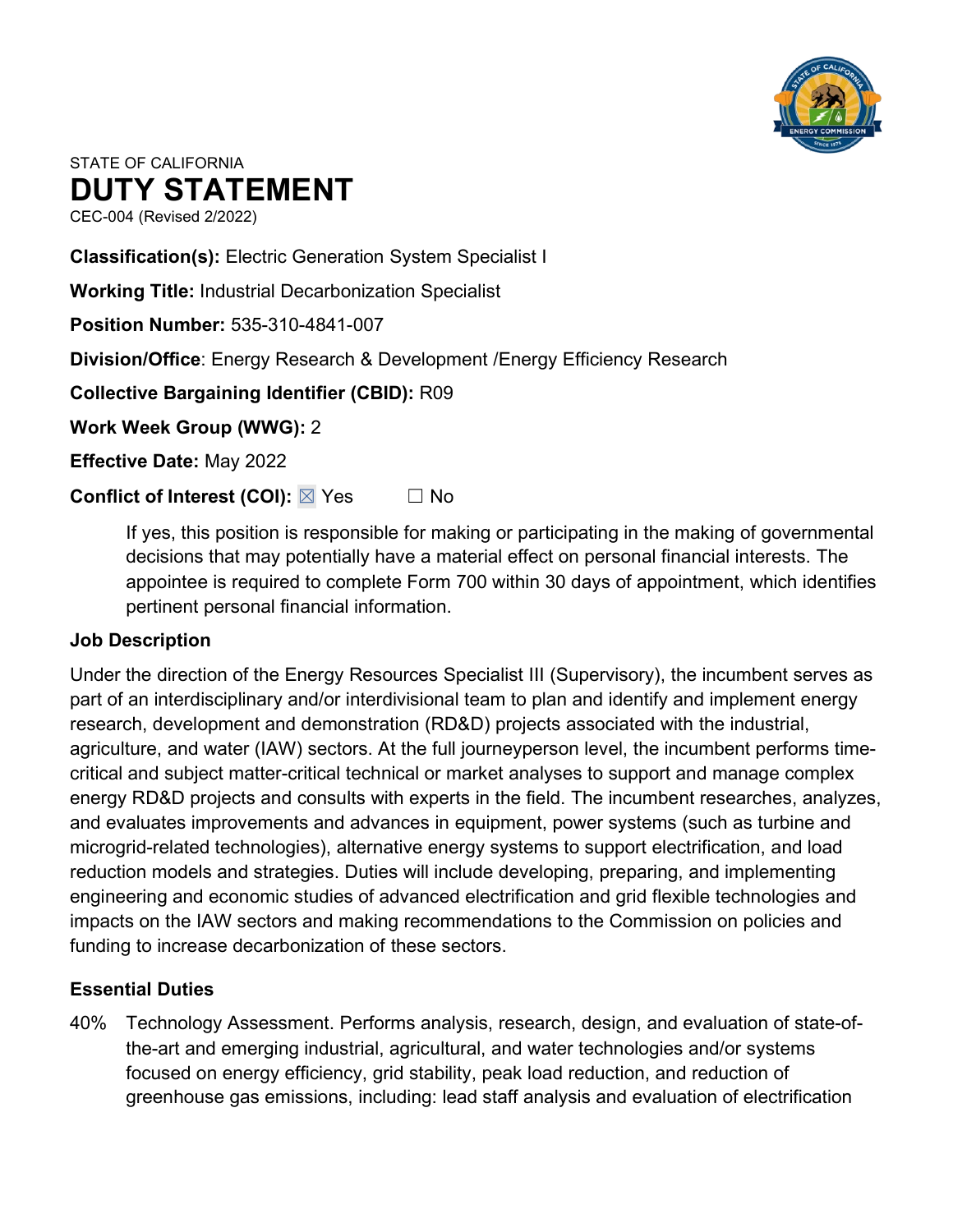technologies, such as microwave, ohmic, infrared and induction, energy generation, energy storage, and integrated energy management systems; develop engineering and economic recommendations of potential decarbonization technologies and strategies, such as on-site alternative fuel production (e.g., hydrogen) using renewable or other energy generation sources and other customer-side of the meter options; analyze advanced technologies and strategies for industrial process improvements; develop and analyze grid impacts of electrification strategies and technologies on the state's electric grid; identify energy research needs, benefits, and impacts from novel energy efficiency and decarbonization strategies; consult with researchers and stakeholders to facilitate testing, demonstration, and deployment of advanced electrification technologies; use complex system models to evaluate and assess the performance, reliability, capability, achievable energy savings, and performance of electrification and decarbonization technologies; and develop IAW electrification and peak load reducing scenarios and roadmaps, including identification of research needs and gaps for the IAW sectors.

- 25% Agreement Management. Manages complex research projects involving new industrial equipment designs and advanced electrification and grid flexible technologies. Responsible for project management phases, such as: prepare work statements, budgets, schedules, and contract amendments; identify measurable technical and economic objectives to determine project success; maintain technical and business relationships with the contractor; review monthly progress reports, actively manage the project, and prepare an evaluation of the project and brief management, as needed; inspect projects to ensure they meet technical, fiscal, and administrative objectives; review and approve or dispute contractor invoices; prepare all documents needed to close out grants and contracts; and update Program Information Management System (PIMS), Energize Innovation, and other databases.
- 15% Proposal Evaluation. Participates on technical scoring committees and provides expertise to determine how well the project addresses the scope of the solicitation criteria to the extent the project will advance science or technologies not adequately provided by the regulated and competitive markets, demonstrate project benefits and energy and load reduction savings that are consistent with engineering laws and principals, address market issues and needs and the resulting impact on the marketplace, and have a likelihood of success based on adequate project budget and identified staff resources. Prepares written findings of such evaluations for use by the technical scoring committee.
- 10% Research Results Dissemination. Oversees the finalization of complex project reports, fact sheets, and other documents to disseminate research results and lessons learned focusing on information that provides significant public benefits to California and meets the state's energy policies and goals.